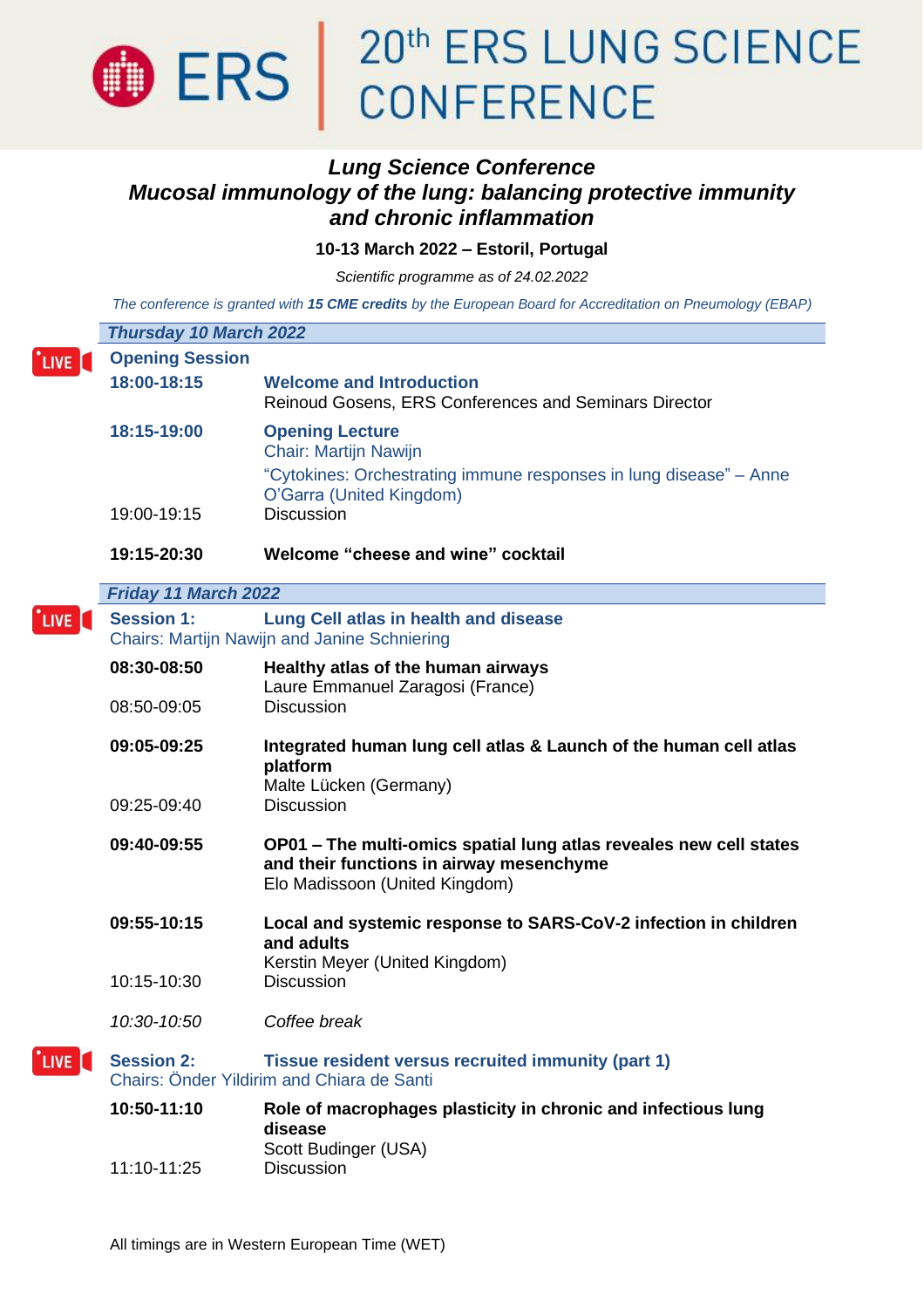

- **11:25-11:40 OP02 – Macrophages acquire a TNF-dependent inflammatory memory in allergic asthma** Franziska Hartung (Germany)
- **11:40-12:00 Innate and adaptive immune responses to RV** René Lutter (Netherlands)
- 12:00-12:15 Discussion

**12:15-12:30 OP03 – G-CSF drives pathophysiology of RV-induced allergic asthma exacerbations by potentiating neutrophilic inflammation and ILC2 function** Nicoletta Bruno (United Kingdom)

- **12:30-12:45 OP04 – Identification of a host antiviral and anti-inflammatory metabolite that protects against influenza virus-driven morbidity and mortality** Mustapha Si-Tahar (France)
- 12:45-14:45 Lunch for all delegates and mentorship lunch discussion for bursary recipients and their mentors

#### **Session 2: Tissue resident versus recruited immunity (part 2)** LIVE [ Chairs: Kerstin Meyer and Elza Evren

- **14:45-15:05 Tissue resident T cells in healthy and diseased lung** Donna Farber (USA) 15:05-15:20 Discussion
- **15:20-15:35 OP05 – A high probability of short-range interactions between fibrocytes and CD8+ T cells potentiates the inflammatory response in COPD** Edmée Eyraud (France)
- **15:35-15:50 OP06 – Gene signature for patient stratification: Lessons learned from IL-33 stimulated TH2 genes** Akshaya Keerthi Saikumar Jayalatha (Netherlands)

*From 15:50 coffee will be served in the poster area*

### **16:00-18:00 Poster Session 1**

Group A - Chairs: Louise Donnelly and Merete Long

**TP102 – A helminth glutamate dehydrogenase targets eicosanoid pathways to modulate type-2 immunity** - Sina Bohnacker, Germany

**TP103 – Characterization of neutrophilic responses in a pollutant-aggravated asthma mouse model** - Joyceline De Volder, Belgium

**TP104 – Post-COVID: The multimodal path to the right treatment strategy** - Daniel Gagiannis, Germany

**TP106 – Distinct metabolic reprogramming of airway epithelium in asthma in response to infection with rhinovirus** - Mengting Huang, Switzerland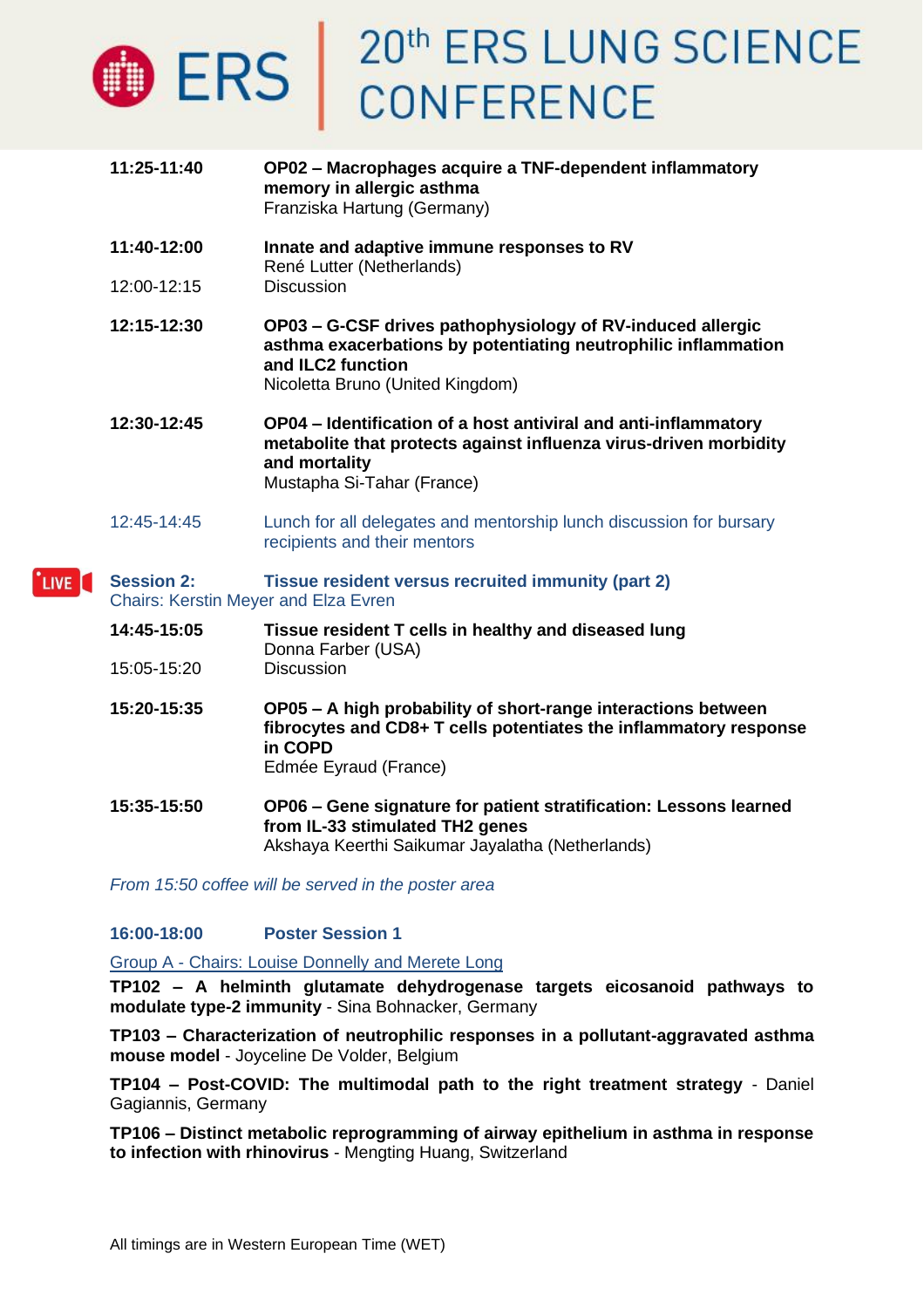

**TP107 – Innate immunity plays an important role during NTHI and RV sequential infection.** - Yuqing Long, United Kingdom

**TP108 – Antibiotic-induced microbial disruption drives metabolic rewiring in pulmonary macrophages and a dysregulated type 2 response in the lung** - Elizabeth Mann, United Kingdom

**TP109 – Monocyte migratory signatures identify acute and convalescent COVID-19 patients, and are associated with long COVID-19 symptoms** - Laurence Pearmain, United Kingdom

**TP110 – Phenotype and severity of asthma determines bronchial epithelial immune responses to a viral mimic** - Celeste Michala Porsbjerg, Denmark

**TP111 – Polymeric immunoglobulin receptor and immunoglobulin A system in an eosinophilic mouse model of chronic rhinosinusitis** - Alba Sánchez Montalvo, Belgium

Group B - Chairs: Sejal Saglani and Juan-José Nieto Fontarigo

**TP112 – The respiratory epithelium expresses ACE2 isoforms differentially in response to interferons: Implications for IFN-ß as COVID-19 therapy** - Cornelia Blume, United Kingdom

**TP113 – Specialized pro-resolving mediators' biosynthesis by cystic fibrosis airway epithelial cells and their impact on mucociliary clearance** - Maelle Briottet, France

**TP114 – Spatial ECM proteomics resolves instructive tissue niches in the distal human lung** - Yuexin Chen, Germany

**TP115 – Insulin-like Growth Factor 1 Receptor facilitates NSCLC tumor growth acting in the tumor microenvironment** - José Manuel García Pichel, Spain

**TP116 – Lineage tracing of cells expressing the mesenchymal profibrotic transcription factor Prrx1 in the normal and fibrotic lung** - Méline Homps-Legrand, France

**TP117 – scRNA sequencing on human airway epithelium reveals transcriptional changes during healthy aging** - Pavan Prabhala, Sweden

**TP118 – Exploring IL13 effects on the remodeling of airway epithelial cell populations by single-cell RNA sequencing** - Elisa Redman, France

**TP119 – The chitinase-like protein Ym2 is an amplifier of innate type 2 responses** - Ursula Smole, Belgium

**TP120 – Local airway expression of lnc-SERPINA12-1 in children with Cystic Fibrosis** - Zuzanna Stachowiak, Poland

**TP121 – High-dimensional characterisation of the airway wall of paediatric patients with asthma and pre-school wheeze using Imaging Mass Cytometry** - William Traves, United Kingdom

**eP374 - Radiation modulates bronchial epithelial progenitor activity as assessed in organoid formation assays -** Merian Kuipers, Netherland

Group C - Chairs: Gisli Jenkins and Kornelija Suveizdyte

**TP123 – Lung Cancer-Associated Fibroblasts in MHCII immunity: Understanding its Molecular Basis to Design Novel Immunotherapies** – Ilias Angelidis, Greece

**TP124 – The activity, function and exploitability of tumour-reactive CD8+T-cells in malignant pleural effusion.** – Delaney Dominey-Foy, United Kingdom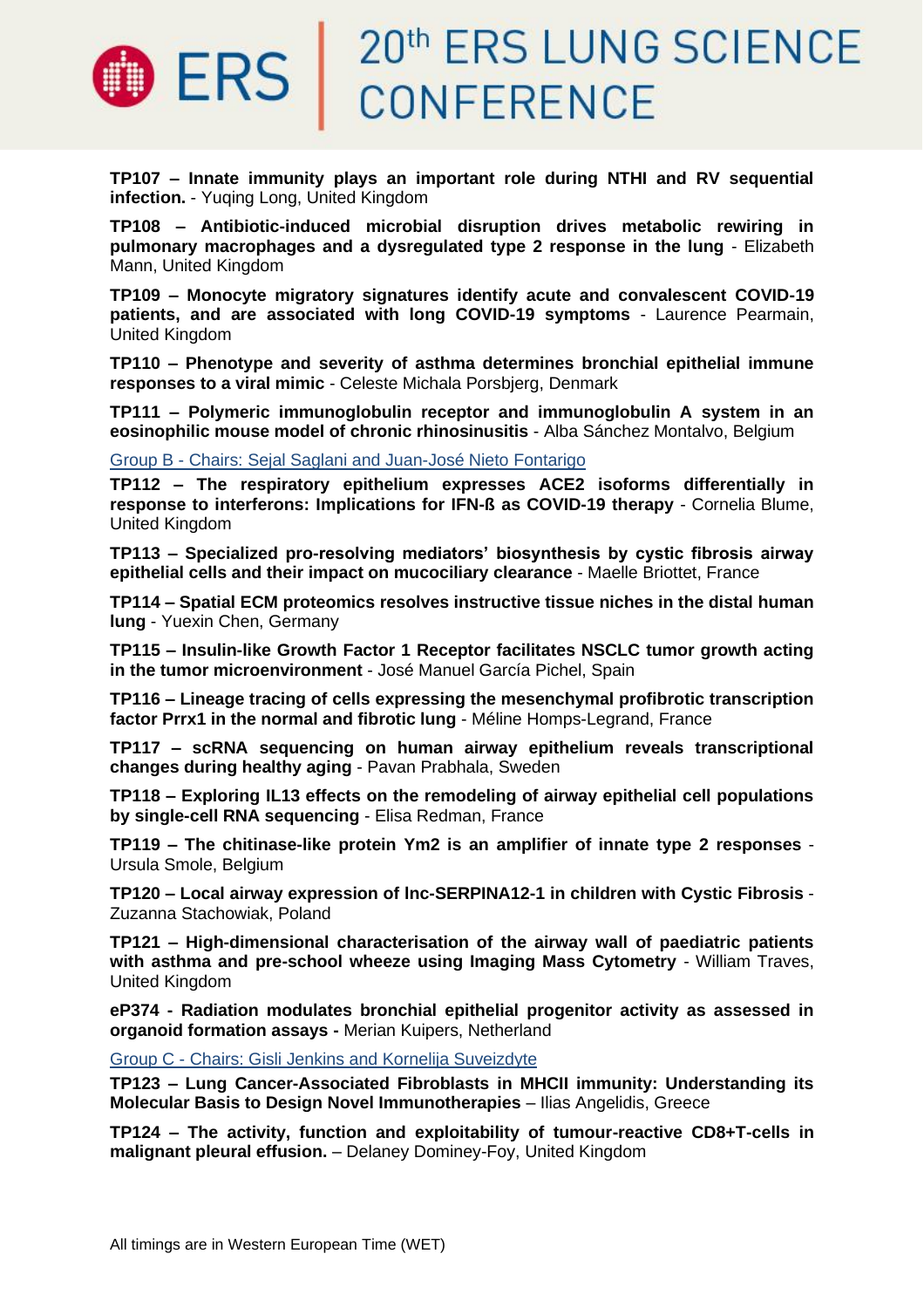

**TP125 – Mapping the Immune Response Diversity after Murine Lung Transplantation** – Janne Kaes, Belgium

**TP126 – Differential expression of PD-1/PD-L1 axis in mediastinal lymph nodes of experimental and human lung fibrosis** – Theodoros Karampitsakos, Greece

**TP127 – Mitochondrial iron regulates AEC2 dysfunction, senescence and senescent associated secretory phenotype in response to bleomycin challenge.** – Sarah Kenny, Ireland

**TP128 – Broncho-vascular mesenchymal stromal cells guided spatiotemporal establishment of antibody secreting cell pro-survival niches in the lung - Vibha N.** Lama, USA

**TP129 – Pulmonary macrophage subsets associated with lung allograft dysfunction revealed by single-cell RNA sequencing** – Sajad Moshkelgosha, Canada

**TP130 – Hyaluronan (HA) accumulation following SARS-CoV-2 infection and in nonresolvable COVID-19 fibrosis** – Andrew Peters, USA

**TP132 – Myeloid cells immunomodulate tissue niches and promotes idiopathic pulmonary fibrosis** – Valeria Viteri-Alvarez, Germany

**TP133 – Patient derived malignant pleural effusion cell cultures as a platform to understand pleural malignancies and advance personalised treatment** – Yu Zhao, United Kingdom

Group D - Chairs: Ian Adcock and Padmini Khedoe

**TP134 – Circular RNA expression in cystic fibrosis bronchial epithelium** – Chiara De Santi, Ireland

**TP135 – Extracellular vesicles produced by airway epithelial cells from COPD patients contain miRNAs involved in cellular senescence** – Justine Devulder, United Kingdom

**TP136 – Effects of blocking TSLP on ILC and T cell subpopulations in patients with asthma** – Nanna Dyhre-Petersen, Denmark

**TP137 – Construction of a 3D innervated bronchial epithelium from human induced pluripotent stem cells iPSC** – Florent Foisset, France

**TP138 – Alveolar macrophages from people with severe eosinophilic asthma show differential antiviral responses to human rhinovirus 16 and SARS-CoV-2.** – Andrew Hearn, United Kingdom

**TP139 – Regulation of MHC I expression in lung epithelial cells during inflammation.** – Justine Mathé, Canada

**TP140 – Effect of eosinophilopoetins on proliferative properties of blood eosinophil subtypes in allergic asthma -** Jolita Palacionyte, Lithuania

**TP141 – Kynurenine pathway as a modulator of inflammation in COPD and its exacerbations.** - Odile Poulain-Godefroy, France

**TP143 – Inhibiting RIPK1 kinase activity is protective in experimental models of COPD**  - Hannelore P. Van Eeckhoutte, Belgium

**TP144 – Cigarette smoke modulates cellular responses of differentiated human bronchial epithelial cells to rhinovirus-A16 infection** - Ying Wang, Netherlands

From 19:30 Dinner for all delegates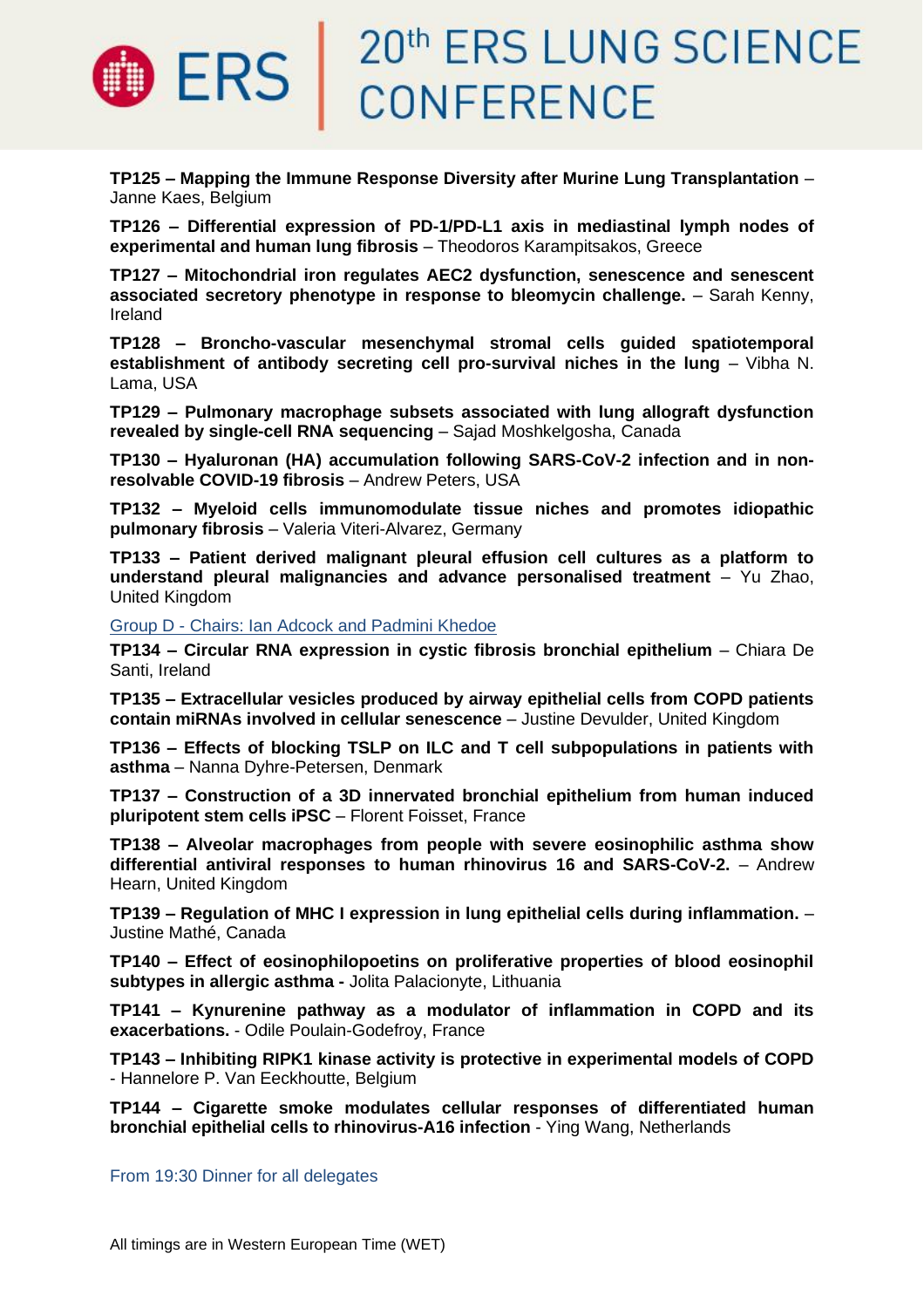

# **O ERS** 20<sup>th</sup> ERS LUNG SCIENCE

|             | <b>Saturday 12 March 2022</b>               |                                                                                                                                                                                   |  |
|-------------|---------------------------------------------|-----------------------------------------------------------------------------------------------------------------------------------------------------------------------------------|--|
| `LIVE [     | <b>Session 3:</b>                           | <b>Trained immunity</b>                                                                                                                                                           |  |
|             | <b>Chairs: Donna Farber and Gesa Albers</b> |                                                                                                                                                                                   |  |
|             | 08:45-09:05                                 | Inducible bronchus associated lymphoid tissue drives immunity in<br><b>COPD</b><br>Önder Yildirim (Germany)                                                                       |  |
|             | 09:05-09:20                                 | <b>Discussion</b>                                                                                                                                                                 |  |
|             | 09:20-09:35                                 | OP07 - Inflammatory blood neutrophils in COPD stem from<br>activated bone marrow progenitors<br>Theodore Kapellos (Germany)                                                       |  |
|             | 09:35-09:55                                 | Trained immunity and allergy: State of the art and future<br>perspectives<br>Uta Jappe (Germany)                                                                                  |  |
|             | 09:55-10:10                                 | <b>Discussion</b>                                                                                                                                                                 |  |
|             | 10:10-10:25                                 | OP08 - COPD Monocyte-derived macrophages display hallmarks of<br>senescence<br>Shyreen Hassibi (United Kingdom)                                                                   |  |
|             | 10:25-10:55                                 | <b>Group Picture and Coffee Break</b>                                                                                                                                             |  |
| <b>LIVE</b> | 10:55-12:10                                 | Young Investigator Session - The William MacNee Award<br><b>Chairs: Silke Meiners and Ilias Angelidis</b>                                                                         |  |
|             | 10:55-11:10                                 | YI01 - Human CD116+ fetal liver progenitors migrate to the<br>perinatal lung and give rise to alveolar macrophages in vivo<br>Elza Evren (Sweden)                                 |  |
|             | 11:10-11:25                                 | YI02 - The potential role of innate lymphoid cells in non-allergic<br>neutrophilic asthma model<br>Anne-Charlotte Jonckheere (Belgium)                                            |  |
|             | 11:25-11:40                                 | YI03 - A novel IgA plasma cell niche in the human airways<br>Amanda Oliver (United Kingdom)                                                                                       |  |
|             | 11:40-11:55                                 | YI04 - d Influenza infection of epithelial cells alters extracellular<br>vesicle microRNA involved in viral replication and the immune<br>response<br>Laura Reid (United Kingdom) |  |
|             | 11:55-12:10                                 | YI05 - Resolving aging-related cellular phenotypes in pulmonary<br>fibrosis by longitudinal single-cell transcriptomics<br>Janine Schniering (Germany)                            |  |
|             | 12:15-13:30                                 | Lunch                                                                                                                                                                             |  |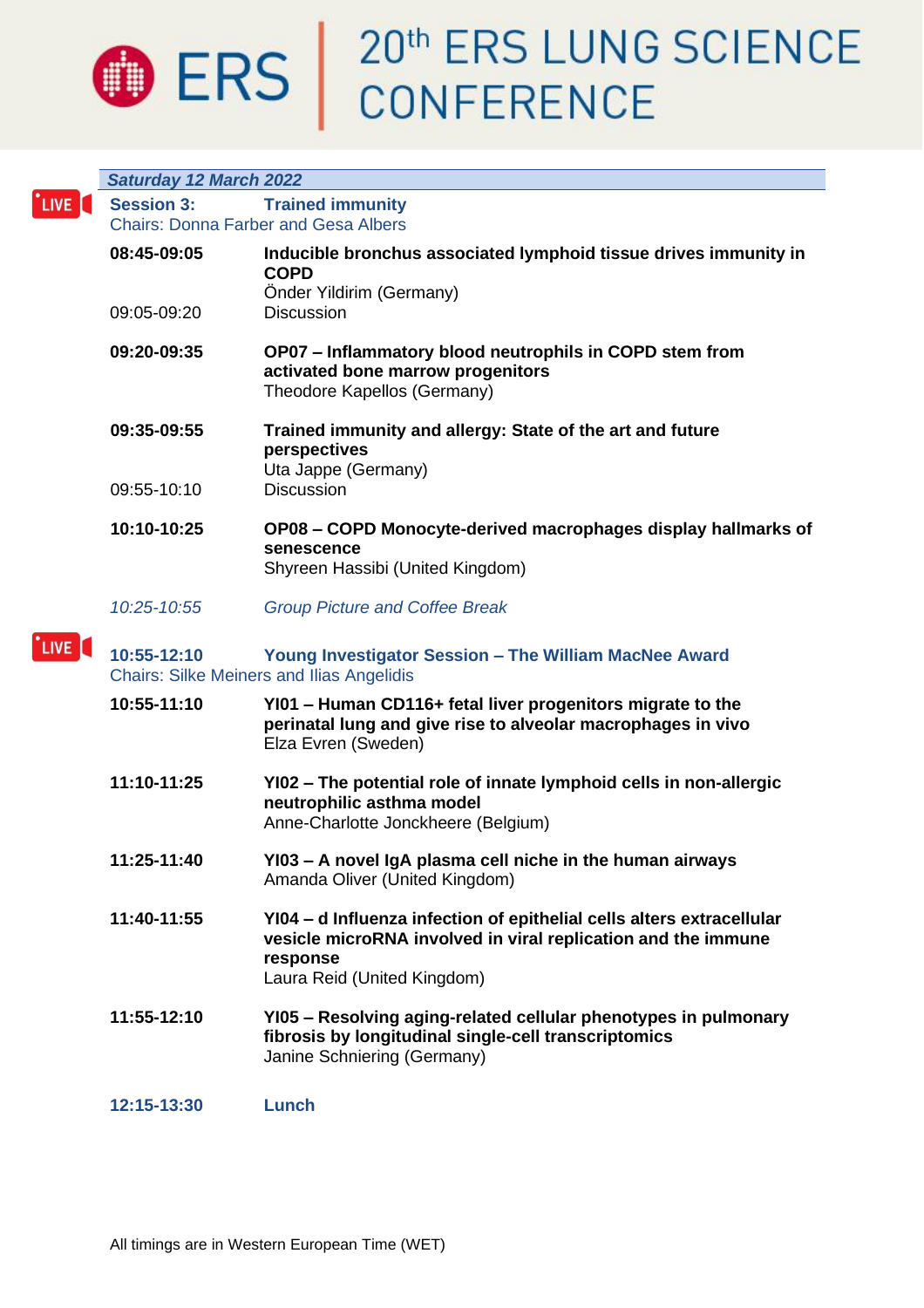

## 20th ERS LUNG SCIENCE CONFERENCE

### **13:30-15:30 Poster Session 2**

Group E - Chairs: James Chalmers and Mengting Huang

**TP201 – Sphingosine-1-phosphate drives sex-dimorphism in lung function** - Ida Cerqua, Italy

**TP202 – Targeting CXCR4 as a therapeutic strategy to improve outcomes in a mouse model of early chronic obstructive pulmonary disease (COPD)** - Isabelle Dupin, France

**TP203 – Reactivation of latent virus infection links air pollutants to chronic lung disease** - Verena Haefner, Germany

**TP204 – No differences in cytokine responses to moderate-intensity exercise in -10°C versus 10°C.** - Helen Hanstock, Sweden

**TP205 – Different Effects of Inhaled Corticosteroids on Infiltrating Mast Cells in Type 2 High and Type 2 Low Asthma** - Morten Hvidtfeldt, Denmark

**TP206 – Real time in vivo investigation of the innate immune response during ventilator-assisted nanoparticle inhalation** - Qiongliang Liu, Germany

**TP207 – Elevated ferritin is associated with systemic inflammation, inflammasome activation and mortality in Acute Respiratory Distress Syndrome (ARDS)** - Puja Mehta, United Kingdom

**TP208 – Effects of probiotics in uncontrolled asthma** - Catherine Moermans, Belgium

**TP209 – Budesonide reduces the bronchial epithelial response to a viral mimic in T2high asthma, and boosts anti-microbial responses in T2low asthma** - Juan-José Nieto-Fontarigo, Sweden

**TP211 – Inhaled continuous exposure to farmyard microbes suppress type 2 inflammation in a neonatal murine model of viral-induced wheeze and asthma** - Kunyuan Tian, United Kingdom

Group F - Chairs: Scott Budinger and Theodore Kapellos

**TP212 – Allergen exposure induces airway macrophage metabolic reprogramming** - Gesa J Albers, United Kingdom

**TP213 – Mast cell tryptase contribute to airway remodelling by inducing pro-survival and cell growth properties in lung epithelial cells** - Frida Berlin, Sweden

**TP214 – The memory of airway epithelium damage in smokers and COPD patients** - François Carlier, Belgium

**TP215 – Human lung microbiota drives differential innate immune response** - Sudip Das, Switzerland

**TP216 – Expression of miR-185-5p, miR-146b-5p, miR-320b, miR-21-5p in Blood Eosinophil Subtypes and Plasma in Allergic Asthma Patients** - Egle Jurkeviciute, Lithuania

**TP217 – The role of IGF2BP3 in Type 2 signalling in bronchial epithelium: a novel player in severe asthma** - Paniz Khooshemehri, United Kingdom

**TP218 – IL-13 modulates exosome production and miRNAs cargo in bronchial epithelial cells in severe asthma** - Martin Klein, Canada

**TP219 – Function-specific IL17A and Dexamethasone interactions in primary human airway epithelial cells** - Siti Farah Rahmawati, Netherlands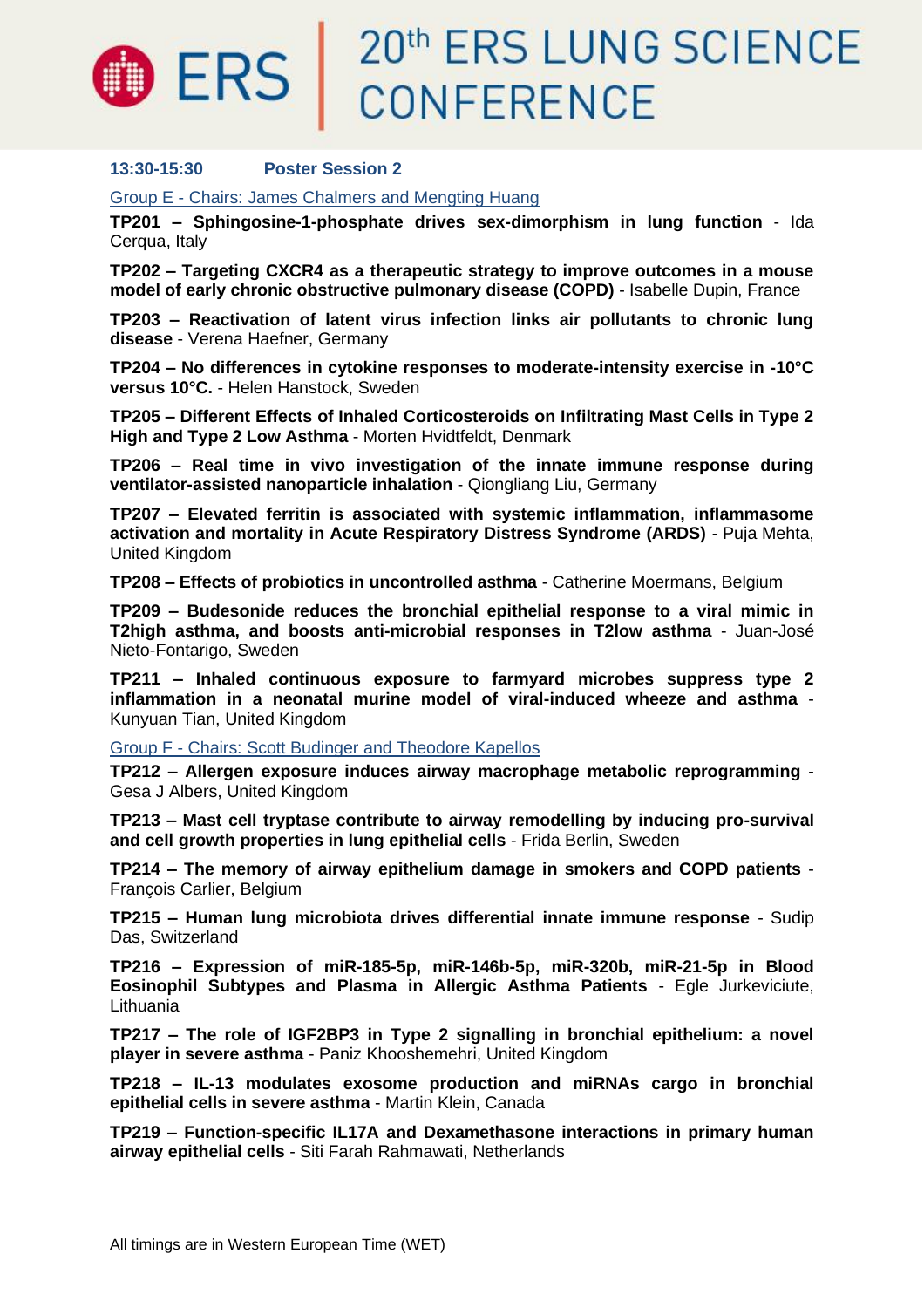

**TP220 – Impact of treatments targeting the GM-CSF pathway on the functions of human pulmonary macrophages** - Hélène Salvator, France

**TP221 – Generation of apical-out airway organoids from human primary airway epithelial cells** - Georgios Stroulios, United Kingdom

Group G - Chairs: Didier Cataldo and Elo Madissoon

**TP223 – NTHi-IAV coinfection of macrophages alters infection outcomes and inflammatory responses** - Karl Staples, United Kingdom

**TP224 – Pseudomonas aeruginosa modulates mucosal immune response to rhinovirus infection in an in-vitro chronic infection model** - Adrian Endres, Germany

**TP225 – Chronic Bacterial Airways Infection in Severe Asthma** - Maisha Jabeen, United Kingdom

**TP226 – The Cathelicidin LL-37 and microbial dysbiosis in COPD patients receiving inhaled corticosteroids** - Holly Rachael Keir, United Kingdom

**TP227 – Ex vivo modelling of human lung fibrogenesis and drug mode of action screens using single-cell RNA-seq in precision-cut lung slices** - Niklas Lang, Germany

**TP228 – G-protein coupled receptor 87 is a novel basal cell marker in distal IPF bronchioles** - Mareike Lehmann, Germany

**TP229 – Profiling systemic inflammation and neutrophil function in hospitalized patients with COVID19: results from PREDICT-COVID19** - Merete Long, United Kingdom

**TP230 – The microbiota plays a critical role in the reactivity of lung immune components to innate ligands** - Quentin Marquant, France

**TP231 – Modulation of antiviral responses to rhinovirus by the nonsense mediated decay pathway and implications in rhinovirus-induced exacerbations** - Rocio Teresa Martinez-Nunez, United Kingdom

**TP232 – Extracellular vesicles and soluble factors secreted by lung fibroblasts support alveolar organoid formation** - Luke Van Der Koog, Netherlands

**TP233 – Single cell transcriptomic dissection of virus induced immunopathology in interferon gamma receptor null mice** - Lin Yang, Germany

Group H - Chairs: Hermelijn Smits and Andrew Hearn

**TP235 – Lung surfactant lipids reduce the alternative activation and proliferation of alveolar macrophages induced by IL-4** - Cristina Casals, Spain

**TP236 – Monocyte migration and COPD pathogenesis are epigenetically regulated by PRMT7** - Aicha Jeridi, Germany

**TP237 – High-resolution transcriptomic and epigenetic profiling across disease stages identifies novel regulators of COPD phenotypes.** - Renata Jurkowska, United Kingdom

**TP238 – Biomarker identification to assess effects of bone-marrow derived mesenchymal stromal cell-therapy in emphysema through immune profiling** - Padmini P. S. J. Khedoe, Netherlands

**TP239 – An ex vivo model of cellular senescence and inflammaging in precision-cut lung slices** – Maria Camila Melo Narvaez, Germany

**TP240 – Support of human alveolar organoid growth by pulmonary endothelial cells: possible influence of cigarette smoke exposure** - Abilash Ravi, Netherlands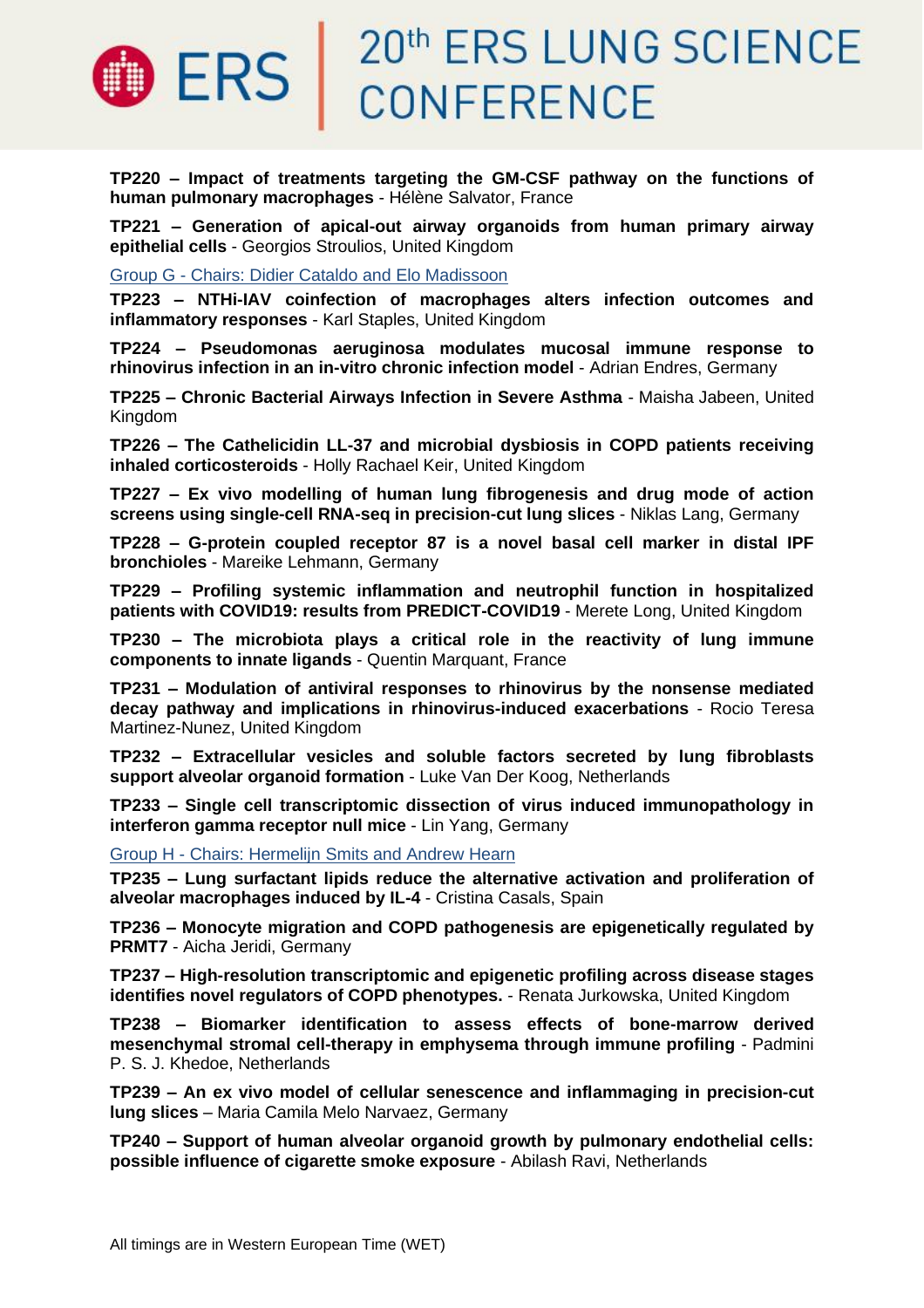

**TP241 – Overzealous degradation of collagen fragment Pro-Gly-Pro by leukotriene A4 hydrolase (LTA4H) perpetuates fibrosis in IPF** - Kornelija Suveizdyte, United Kingdom

**TP242 – Mitochondrial DNA stress in lung parenchymal cells activates autoreactive CD8+ T cells - implications for pulmonary fibrosis** - Silke Meiners, Germany

**TP244 – Cigarette smoke and air pollution induce dysfunctional pulmonary microvascular endothelial repair** - Xinhui Wu, Netherlands

From 15:00 coffee will be served in the poster area

| LIVE [ | 17:00-19:30<br><b>Chairs: Niki Ubags and Holly Keir</b> | Early-Career delegates session - Tools for career development                                                                      |
|--------|---------------------------------------------------------|------------------------------------------------------------------------------------------------------------------------------------|
|        | 17:00-17:10                                             | <b>Introduction</b><br>Niki Ubags (Switzerland)                                                                                    |
|        | 17:10-17:30                                             | Effective teaching and mentoring: where to start?<br>Agnes Boots (Netherlands)                                                     |
|        | 17:30-17:40                                             | How to collaborate successfully (industry vs academic perspective)<br>$-$ part 1<br>Alexander Mackay (Sweden)                      |
|        | 17:40-17:50                                             | How to collaborate successfully (industry vs academic perspective)<br>$-$ part 2<br>Rachel Chambers (United Kingdom)               |
|        | 17:50-18:10                                             | Transferable skills: you are more than 'just' a scientist! - remotely<br>Verity Elston (Switzerland)                               |
|        | 18:10-18:30                                             | Setting the scientific playfield outside academia: a career in<br>scientific editing - remotely<br>Timothy Powell (United Kingdom) |
|        | 18:30-19:30                                             | Panel discussion and networking event                                                                                              |
|        | 19:30-20:00<br><b>Chair: Chris Brightling</b>           | <b>Evening Pre-dinner talk</b>                                                                                                     |
|        |                                                         | "Beyond Covid-19" - Petter Brodin (Sweden)                                                                                         |

20:00 Award Ceremony

From 20:15 Dinner for all delegates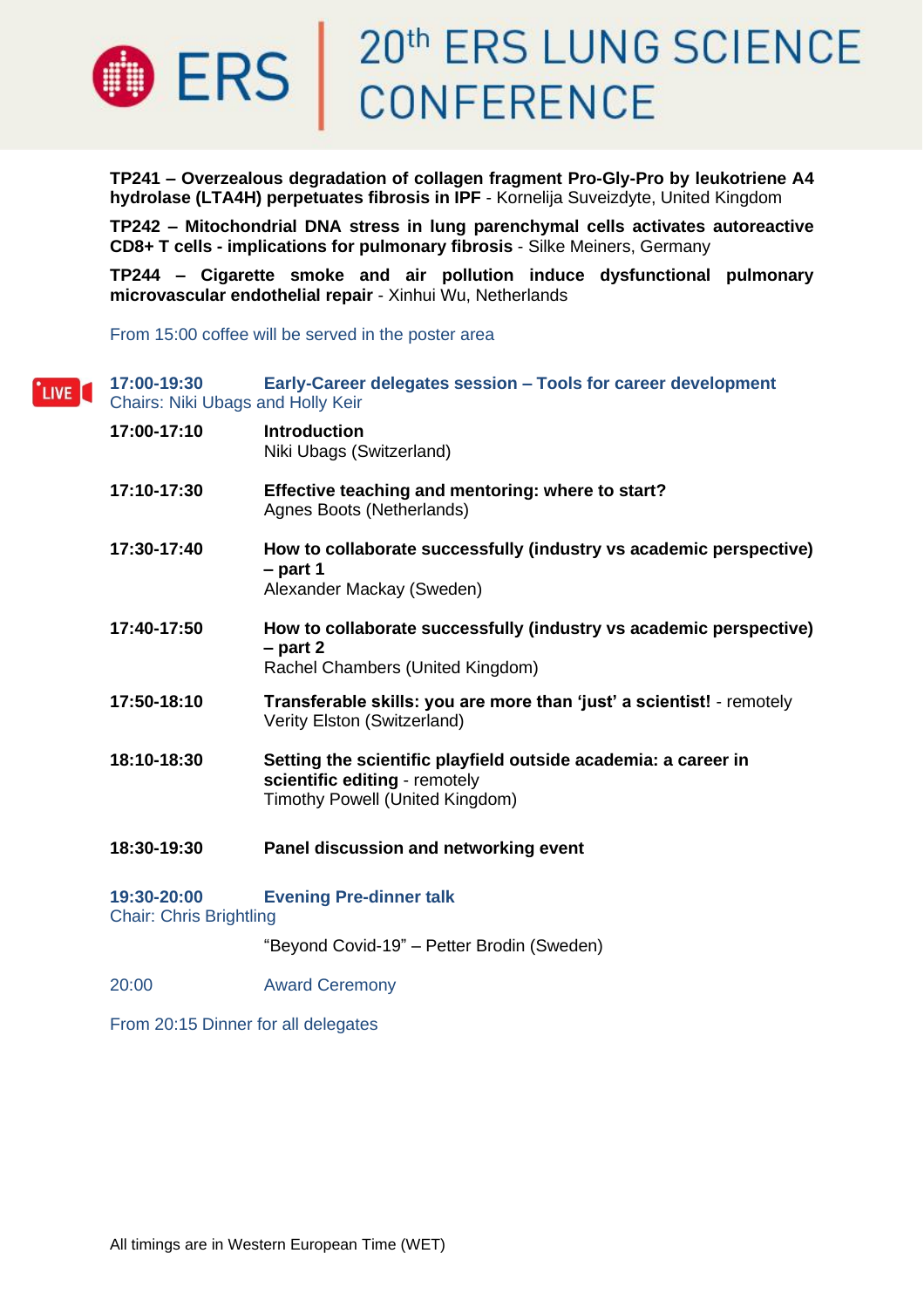

# **ERS** 20<sup>th</sup> ERS LUNG SCIENCE

|                  | Sunday 13 March 2022                                                                                                  |                                                                                                               |  |
|------------------|-----------------------------------------------------------------------------------------------------------------------|---------------------------------------------------------------------------------------------------------------|--|
| LIVE <sup></sup> | The mucosal immunity in the lung and infections<br><b>Session 4:</b><br><b>Chairs: Anne O'Garra and Amanda Oliver</b> |                                                                                                               |  |
|                  | 08:45-09:05                                                                                                           | Virus provided protection against allergic asthma<br>Laurent Gillet (Belgium)                                 |  |
|                  | 09:05-09:20                                                                                                           | <b>Discussion</b>                                                                                             |  |
|                  | 09:20-09:40                                                                                                           | How host-commensal interactions can shape mucosal immune<br>responses<br>Hermelijn Smits (Netherlands)        |  |
|                  | 09:40-09:55                                                                                                           | <b>Discussion</b>                                                                                             |  |
|                  | 09:55-10:15                                                                                                           | Coffee break                                                                                                  |  |
| <b>LIVE</b>      | <b>Session 5:</b>                                                                                                     | Cytokine targeted therapies / personalized medicine in the context<br>of (chronic) respiratory diseases       |  |
|                  | <b>Chairs: Florence Schleich and Puja Mehta</b>                                                                       |                                                                                                               |  |
|                  | 10:15-10:35                                                                                                           | Cytokines targeted therapies in asthma versus COPD<br>Guy Brusselle (Belgium)                                 |  |
|                  | 10:35-10:50                                                                                                           | <b>Discussion</b>                                                                                             |  |
|                  | 10:50-11:10                                                                                                           | Precision medicine: New biomarkers and targets beyond T2<br>inflammation<br>Chris Brightling (United Kingdom) |  |
|                  | 11:10-11:25                                                                                                           | <b>Discussion</b>                                                                                             |  |
|                  | 11:25-11:45                                                                                                           | Role of lung microbiome in airway diseases<br>James Chalmers (United Kingdom)                                 |  |
|                  | 11:45-12:00                                                                                                           | <b>Discussion</b>                                                                                             |  |
|                  | 12:00-12:15                                                                                                           | <b>Conclusion by Reinoud Gosens, ERS Conferences and Seminars</b><br><b>Director</b>                          |  |
|                  | 12:15                                                                                                                 | Lunch and departure                                                                                           |  |

**Access LSC resources on the virtual platform from Monday 28 February**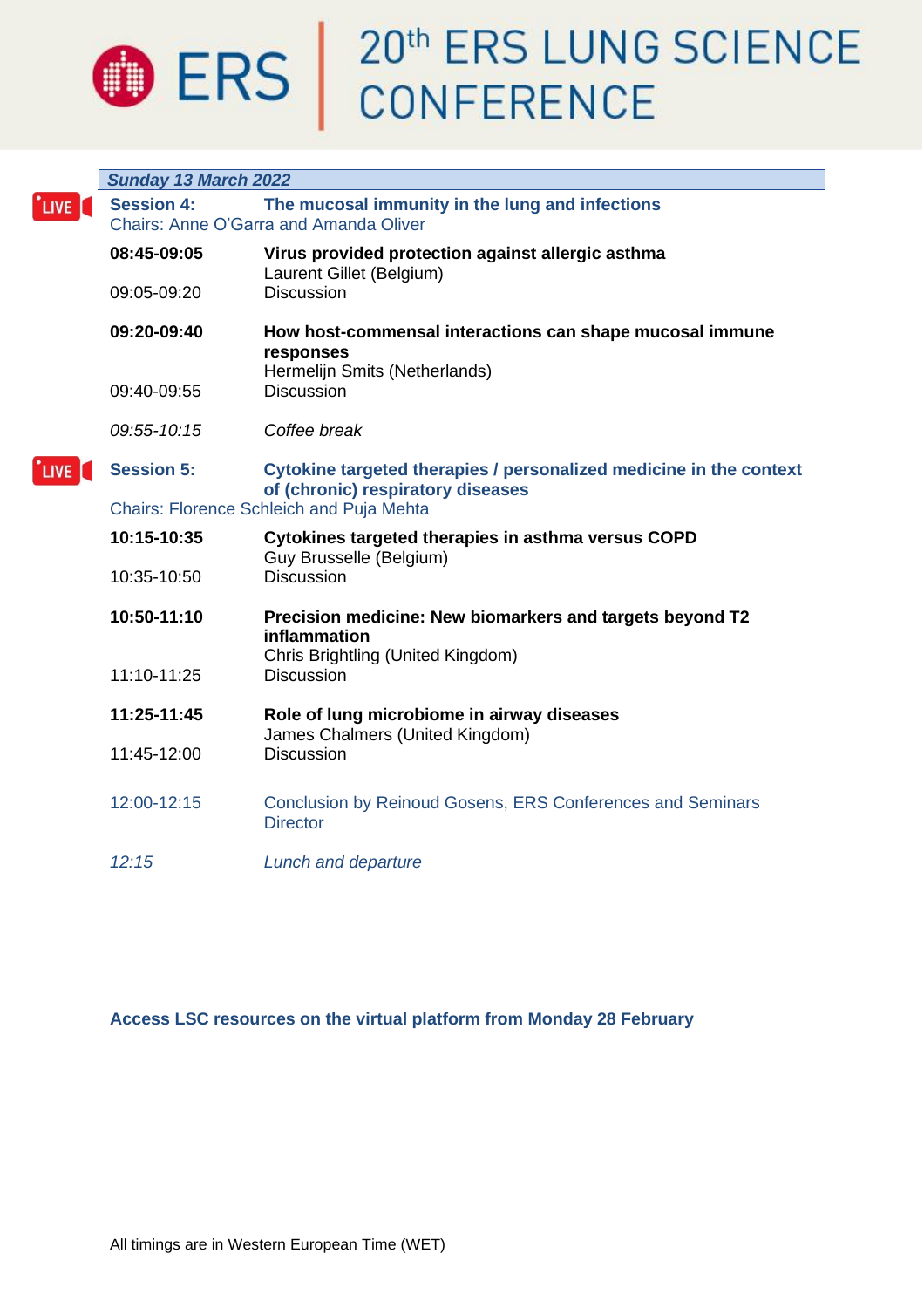## 20<sup>th</sup> ERS LUNG SCIENCE<br>CONFERENCE **ERS**

#### Exclusively online - ePosters:

eP301 - In Vitro Simulation of Aerobic Exercise Effects in Neutrophils in Severe Asthma: Involvement of Kinins - Maysa A. R. Brandao-Rangel, Brazil

eP302 - Aerobic exercise modulates the phenotype of severe asthma: the role of Kinins - Maysa A. R. Brandao-Rangel, Brazil

eP303 - The level of sIgA in nasal secretions and the incidence of complications in hospitalized patients with COVID-19 against an immunotropic drug - N. D. Abramova, Russian Fed.

eP304 - CT scan imaging in acute infectious infiltrative lung disease before the covid-19 era - Meriem Affes, Tunisia

eP305 - Efficacy of vitamin D on chronic obstructive lung disease (COPD): a systematic review - Syed Morsalin Ahmed, United Kingdom

eP306 - The biological activity of interferons in post-COVID syndrome - Lidia Arifullina, Russian Fed.

eP307 - Mitochondrial alterations in T cells after invivo and invitro smoke exposure - Vidya Srokshna Balasubramanian Lakshmi, Germany

eP308 - Serum Levels of Surfactant Protein-B (SP-B) as biomarker in IPF and ILD-SSc - Gabriele Bartoli, Italy

eP309 - Single-cell analysis reveals airway epithelial cell-specific expression quantitative trait loci in asthma - Marijn Berg, Netherlands

eP310 - NK and T cell in patients with end-stage lung disorders waiting for lung transplantation in response to CMV infection. - Laura Bergantini, Italy

eP311 - Protective effect of interferon type I on barrier function of human airway epithelium during rhinovirus infections in vitro - Helena Boland, Germany

eP312 - Receptor-binding domain of SARS-CoV-2 facilitates internalization of 100 nm particles by neutrophils in conducting airway mucosa of mice. - Elena Bolkhovitina, Russian Fed.

eP314 - Therapeutic potential of mesenchymal stem cells in the restoration of local immune homeostasis for transitionary phase pneumonia-induced sepsis - Declan Byrnes, Ireland

eP315 - Eosinophilic exacerbations of chronic obstructive pulmonary disease (COPD) have elevated reactive oxygen species (ROS) release - James Camp, United Kingdom

eP316 - The metabolite succinate inhibits influenza virus replication through succinylation and nuclear retention of the viral nucleoprotein - Adeline Cezard, France

eP317 - The glycosylated extracellular domain of MUC1 protects against SARS-CoV-2 infection at the respiratory surface - Maitrayee Chatterjee, Netherlands

eP318 - Ionic Calcium in Blood as Early Marker of Severity in Patients with COVID-19 - Jorge Nelson Chung Ching, Peru

eP320 - Novel nasal virosome spray vaccine to protect against COVID-19 - Tiziana Patrizia Cremona, **Switzerland** 

eP321 - Impact of cigarette smoke on caspases activation and gasdermin D cleavage in human macrophages - Marta Cristaldi, Italy

eP322 - Effect of Bromhexine among COVID-19 Patients - A Meta-Anaylsis - Anna rossa magda Cuerdo, Philippines

eP323 - Effect of Hyperbaric Oxygen Therapy among COVID-19 patients: A Meta-Analysis - Anna rossa magda Cuerdo, Philippines

eP324 - Immune-Checkpoint expression on CD4, CD8 and NK cells in blood, BAL and lymph nodes of sarcoidosis - Miriana D'Alessandro, Italy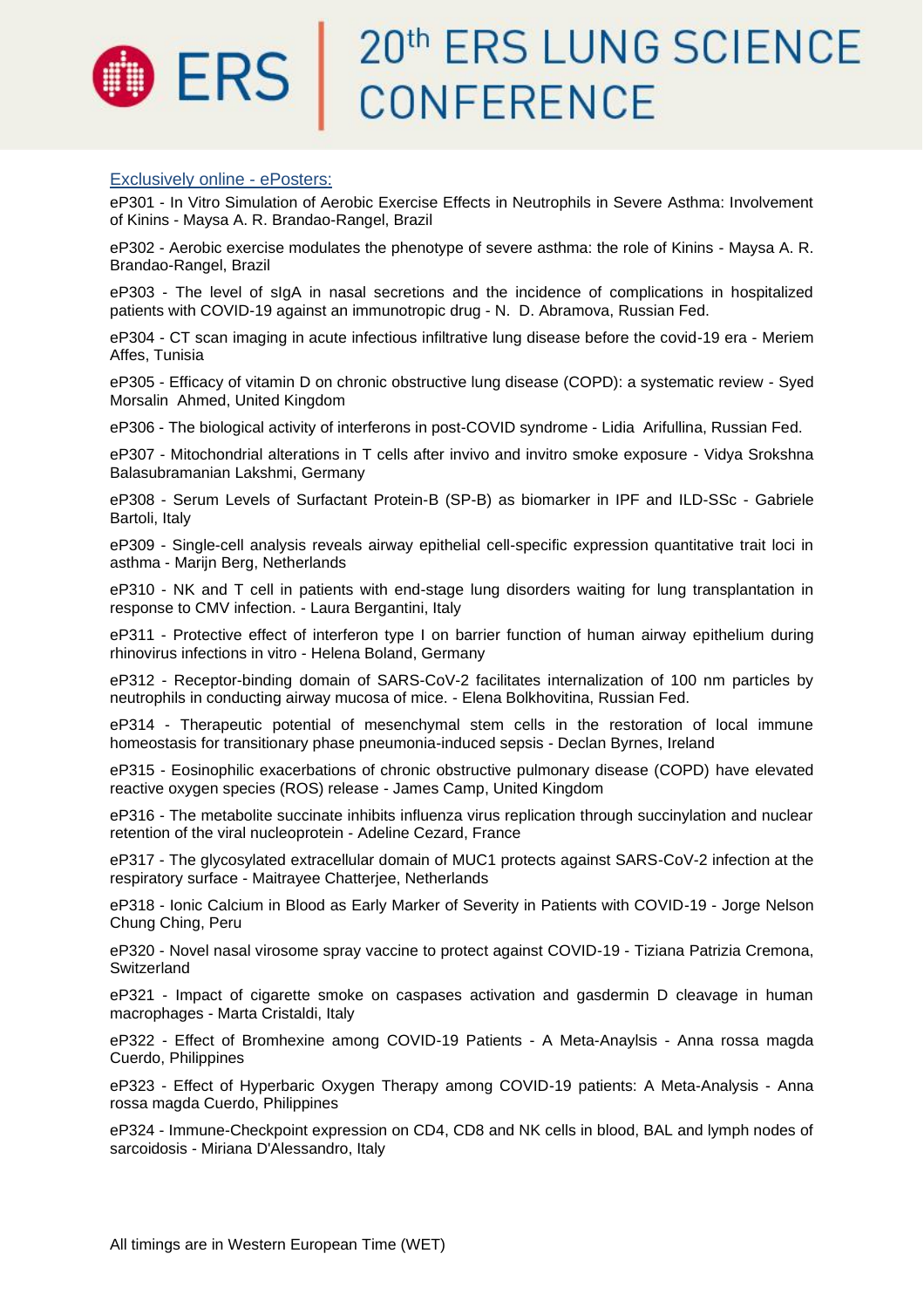### 20th ERS LUNG SCIENCE ERS | CONFERENCE

eP325 - Source-related composition and toxicological effects of shipping-associated particulate matter - Lareb Dean, United Kingdom

eP326 - Diesel exposure favors lung cancer progression through induction of an inflammatory microenvironment. - Marie-Laure Delhez, Belgium

eP327 - Correlations between volumetric capnography and automated computed tomography quantitative analysis in patients with severe COPD - Odair Diniz, Brazil

eP328 - Cigarette smoke extract promotes caspase-1 activation and IL-18 release in primary human bronchial epithelial cells. - PAOLA DINO, Italy

eP329 - The impact of virus infection on the development of Bronchopulmonary Dysplasia (BPD) - Anna Dmitrieva, Germany

eP331 - Chronic unpredictable stress exacerbates allergic airway inflammation in mice. - Guilherme Dragunas, Netherlands

eP332 - Cigarette smoke alters macrophage mitochondrial iron handling in COPD - Lynne Faherty, Ireland

eP333 - Physiomimetic culture of mesenchymal stromal cells affects macrophage activity in a paracrine manner. - Bryan Falcones, Sweden

eP334 - Features of submicroscopic structure of respiratory part of lungs in early stages of development of streptozotocin-induced diabetes mellitus - Yuliya Fedorchenko, Ukraine

eP335 - Bronchiectasis in severe asthma is associated with eosinophilic airway inflammation and activation - Laurits Frøssing, Denmark

eP336 - Using lung organoids to recapitulate HRas/NRas-double knockout alveolar maturation defects in mice - Rocío Fuentes-Mateos, Spain

eP337 - A study to evaluate nasal mucosal IgA development in neonates using a non-invasive sampling method - Genevieve Po Gee Fung, Hong Kong

eP338 - Decreased expression of S100A7/A8/A9 in severe asthmatics following bronchial thermoplasty. - Pierre-Alexandre Gagnon, Canada

eP339 - Cooperation between fatty acid binding protein 5 and peroxisome proliferator-activated receptor ? in regulating macrophage programming - Fabienne Gally, USA

eP340 - Understanding the cellular immune response in silicosis by exposing human lymphocytes to silica nanoparticles - Nirosha Ganesan, Belgium

eP341 - Synergistic action of apoptotic cells and surfactant protein A in boosting IL-4-dependent alternative activation of alveolar macrophages. - Belen Garcia-Fojeda, Spain

eP342 - Transcriptional response to RSV in asthma primary bronchial epithelial cells: are the basal cells responsible for the reduced NF-kB response? - Aurore Gay, Netherlands

eP343 - Lung volume and density assessment over time in hospitalized COVID-19 patients - Vincent Geudens, Belgium

eP344 - Involvement of FGF21 in pulmonary fibrosis - Mada Ghanem, France

eP345 - Prenatal exposure to ozone triggers development of lung diseases in offspring - Alison Gillard, Belgium

eP346 - Exploring the anti-inflammatory effect of commensal lung microbiota members in a 3-D lung epithelial cell model - Ellen Goeteyn, Belgium

eP348 - Human mast cell differentiation optimization to study MRGPRX2-induced activation in vitro - Janne Goossens, Belgium

eP349 - Human plasma-derived IgG protects against respiratory pathogens in an epithelial air-liquid interface model - Stefanie Graeter, Switzerland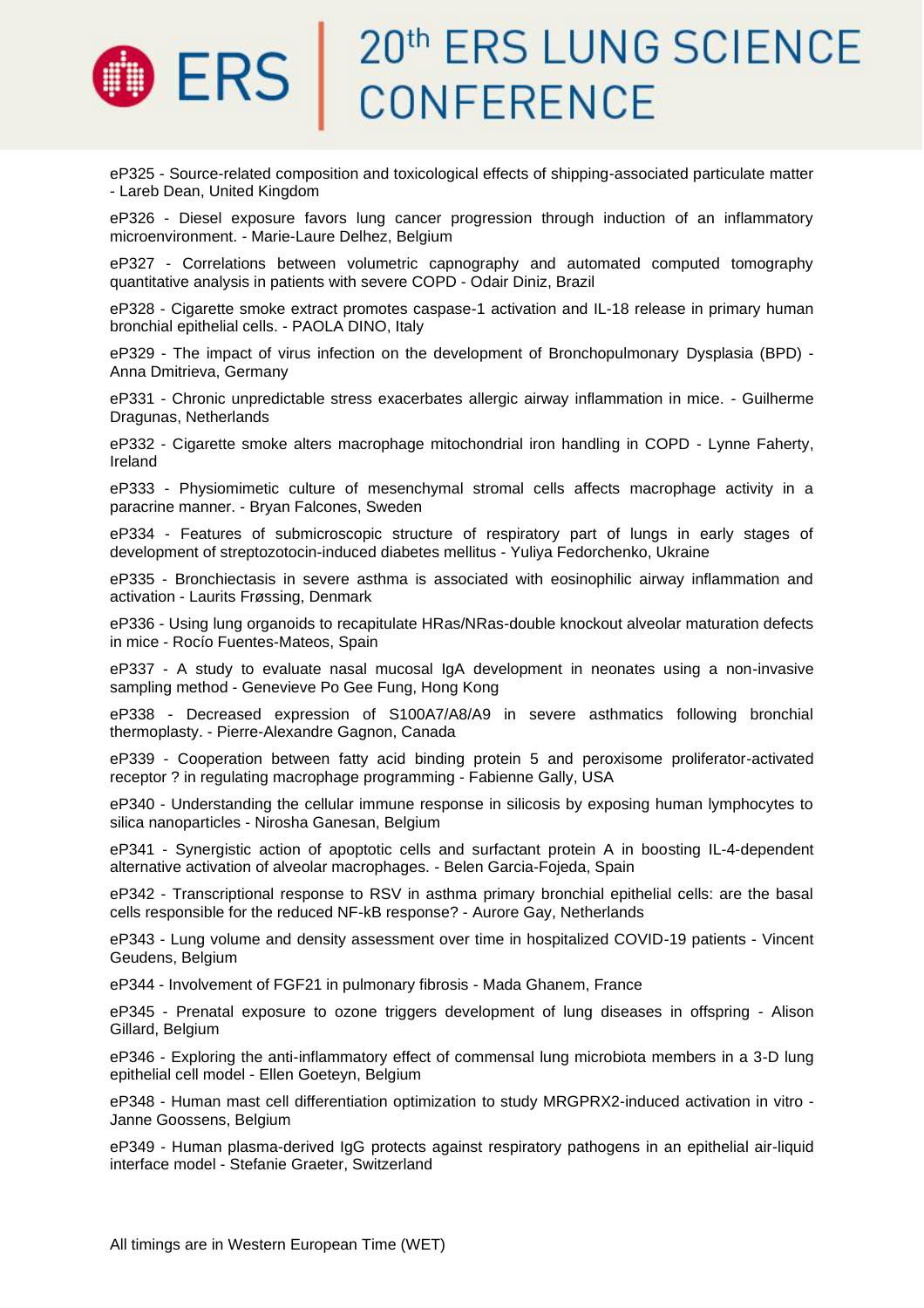

eP350 - Diesel exhaust particles and TNF-alpha or LPS induce pro-inflammatory pathways, including TSLP expression, in bronchial epithelial cells - Fien Gysens, Belgium

eP351 - End stage lung disease is characterized by a pro-inflammatory imbalance in the innate lymphoid cell compartment. - Olga Halle, Germany

eP352 - Environmental Nanoparticle Exposure Triggers Herpesvirus Reactivation via MAPK Signaling Pathway - Lianyong Han, Germany

eP353 - Average Volume Assured Pressure Support Auto-titrating EPAP(AVAPS-AE) mode in Lung Cancer Patients with Respiratory Failure - BoXue Han, China

eP354 - Nasal mucosal lining fluid (MLF) biomarkers for monitoring acute and chronic respiratory disease - Sarah Harbach, United Kingdom

eP355 - The effect of interferon-alpha-2b therapy on humoral immunity after COVID-19 infection - Albina Hasanova, Russian Fed.

eP356 - Systematic review and meta-analysis of interstitial lung disease transcriptomics - Daniel He, Canada

eP357 - COVID-19 and smoking: Worse outcome from a surveillance analysis - Gholamreza Heydari, Iran

eP358 - A novel non-invasive approach to quantify microRNA expression in nasal fluid from COPD patients using a microfluidic platform - Vanessa Ho, United Kingdom

eP359 - Relations between blood and tissue microbiome in sarcoidosis patients - Yordan Hodzhev, Bulgaria

eP360 - Novel alveolar macrophage-like model (ImmuPHAGE) as a platform for better mechanistic understanding for the fate of inhaled medicines. - Ewelina Hoffman, United Kingdom

eP362 - Community-based asthma assessment in young children: Adaptations for a multicentre longitudinal study in South Asia - Mohammad Shahidul Islam, Bangladesh

eP363 - Interleukin-10 expressing regulatory B cells are decreased in blood of smokers and COPD patients - Merel Jacobs, Belgium

eP364 - Ferroptosis, induced by macrophages drives COPD pathogenesis - Aicha Jeridi, Germany

eP365 - Epigenetic modulation of TLR-driven inflammatory responses in airway epithelial cells - Akhilesh Jha, United Kingdom

eP366 - Exosomes from EGFR-mutated adenocarcinoma induce a partial/hybrid EMT - Amina JOUIDA, Ireland

eP367 - The bacteriology of pleural infection using next generation sequencing: The Oxford Pleural Infection Metagenomics Studies (TORPIDS) - Nikolaos I. Kanellakis, United Kingdom

eP368 - Multi-omics analysis reveals the NAD+ salvage pathway as defense mechanism against Streptococcus pneumoniae infection - Björn Klabunde, Germany

eP369 - DNA-viruses modulates changes in B cells phenotype and auto-Abs in asthma. - Anna Konishcheva, Russian Fed.

eP370 - Eosinophil-associated gene signature expression in U-BIOPRED severe asthma - Janice Koranteng, United Kingdom

eP371 - Background of the use of lyophilized dialysate leukocytes (DLL) in ASIT in patients with seasonal allergic rhinitis - Ieliena Koretskaia, Ukraine

eP372 - IL11 negatively impacts adult lung alveolar organoid formation - Rosa K. Kortekaas, **Netherlands** 

eP373 - Assessment of mucosal and systemic phagocytosis in Health Care Professionals (HCPs) in the post COVID-19 period - Nadezda Kryukova, Russian Fed.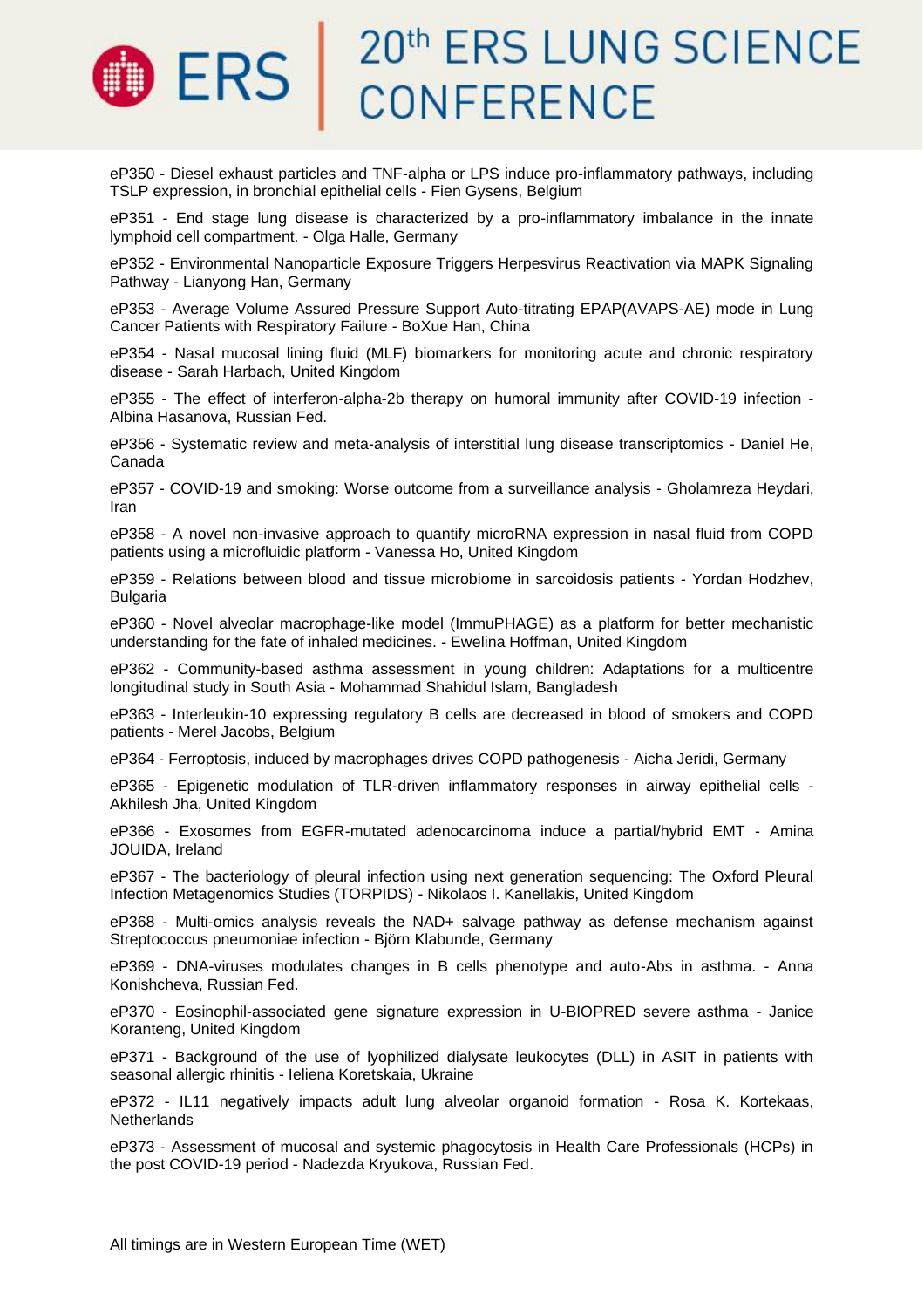

eP375 - Inhibtion of histone deacetylase activity reduces pulmonary vascular remodeling and inflammtion in experimental pulmonary hypertension - Konda Babu Kurakula, Netherlands

eP376 - Epithelial and neutrophil responses to microbes in cystic fibrosis airways - Daniel Laucirica, Australia

eP377 - Characteristics of DNA repair capacity of peripheral blood lymphocytes from asthmatic patients with different phenotypes and severity - Andrey Evgenievich Lintsov, Russian Fed.

eP378 - Cytogenetic Alterations In Cells from Allergic and Non-Allergic Asthmatic Patients - Andrey Evgenievich Lintsov, Russian Fed.

eP379 - Phenotype and function of innate lymphoid cells in a murine model of impaired muco-ciliary clearance challenged with allergen - khatuna Lobjanidze, Germany

eP380 - Unravelling the role of miR-223 in the regulation of pollutant-aggravated allergic airway inflammation - Tania Maes, Belgium

eP381 - Respiratory and systemic effect of diet and exercise in obese mice - Fopke Marain, Belgium

eP382 - The RNA binding proteins ZFP36L1 and ZFP36L2 exert genome-wide effects on airways epithelium and glucocorticoid responses - Rocio Teresa Martinez-Nunez, United Kingdom

eP383 - Production and delivery of a recombinant modified superoxide dismutase protein to a rodent ARDS model by vibrating mesh nebulisation - Sean McCarthy, Ireland

eP384 - Validation of CXCL10 as a biomarker of respiratory tract infections detectable by lateral flow immunoassay - Dayna Mikkelsen, Canada

eP385 - High-sensitivity TSLP assay demonstrates a role of TSLP in eosinophilic and non-eosinophilic asthma. - Louise Munkholm Andreasson, Denmark

eP386 - Meta-analysis on novel biomarker use in lung cancer screening - Sahraoui Nassima,

eP387 - Favipiravir induced rhabdomyolysis in patient with severe COVID-19 pneumonia - Nurgul Naurzvai, Turkey

eP388 - IL-10 induced by alum-adjuvanted acellular pertussis vaccine reduces its capacity to induce protective respiratory tissue-resident CD4 T cells - Caitlín Ní Chasaide, Ireland

eP389 - Persistent COVID-19 symptoms and quality of life among the Dutch pediatric population - Lieke Noij, Netherlands

eP390 - Altered eicosanoid profile in association with nasal polyp severity in patients with chronic rhinosinusitis - Axel Nordström, Sweden

eP391 - Airway hyperreactivity and type of acetylation as the predioctors of eosinophilic asthma in school-age children - Yevehniya Ortemenka, Ukraine

eP392 - Influence of the long-term usage of inhaled corticosteroids on development of obesity and growth retardation in children with bronchial asthma - Yevehniya Ortemenka, Ukraine

eP393 - A human ex vivo model to study the innate immune response to NTHi in the lung - Lee Page, United Kingdom

eP394 - Alteration of lung defense mechanisms after exposure to urban coarse PM leads to infection by Streptococcus pneumoniae - Muriel Pichavant,

eP395 - Allergic risk factors for severe asthma among preschool children: a descriptive-analytical study from rural Sri Lanka - Shashanka Indeevara Rajapakse Rajapakse Mudiyanselage, Sri Lanka

eP396 - Comparing epithelial alarmin responses to different aeroallergens in bronchial epithelial cells from allergic asthma patients - Sangeetha Ramu, Sweden

eP397 - Development of novel alveolar and bronchial microphysiological systems for use in disease research and drug development. - Emily Richardson, United Kingdom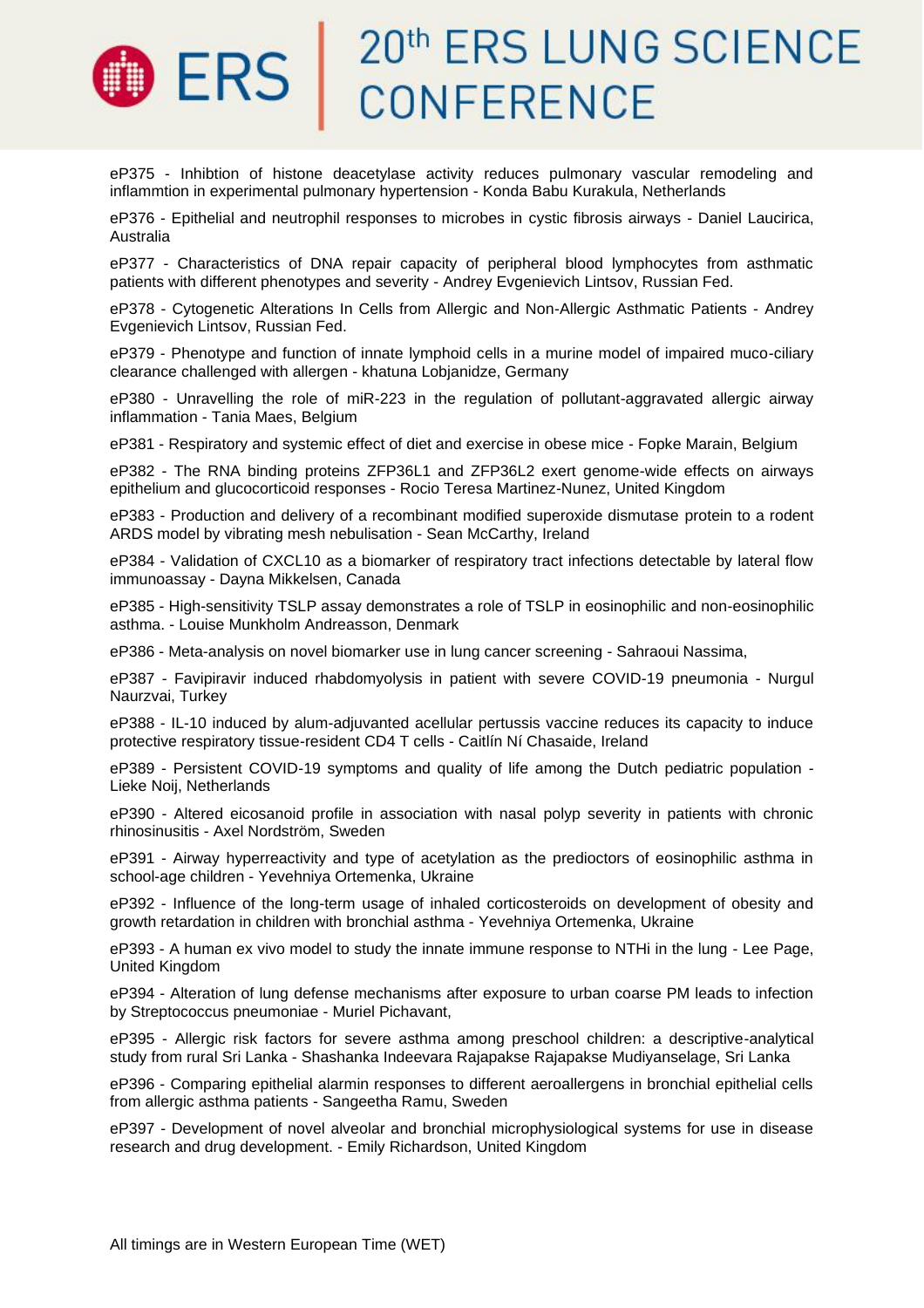### 20th ERS LUNG SCIENCE **ERS CONFERENCE**

eP398 - Tissue resident memory T cells are increased in the lungs of COPD patients - Bradley Richmond, USA

eP399 - Club cells are the primary source of pIgR in small airways - Bradley Richmond, USA

eP400 - Seroprevalence of SARS-CoV-2 immunoglobulins in a community-based population in Tizi-Ouzou, Algeria. - Salim Sadi, Algeria

eP402 - Farm dust exposure decreases expression of IL-33 in primary bronchial epithelial cells in part by inhibiting STAT1 phosphorylation - Jasmijn A. Schrumpf, Netherlands

eP403 - Multi-omic profiling of lung inflammation in early life cystic fibrosis - Shivanthan Shanthikumar, Australia

eP404 - Lung tuberculosis characteristics in association with herpesvirus infection - Alexey Shibanov,

eP405 - Haemophilus influenzae is associated with fibrotic phenotype of COVID-19 and idiopathic pulmonary fibrosis. - Pooja Shivshankar, USA

eP406 - LDH inhibition rescues pulmonary fibrosis features in human primary cellular models of IPF - Wioletta Skronska-Wasek, Germany

eP407 - Inhalable textile microplastic fibers impair lung repair - Shanshan Song, Netherlands

eP408 - The impact of nasal colonization with Staphylococcus aureus and its enterotoxin B on allergic airway inflammation in patients and mouse models - Sabine Stegemann-Koniszewski, Germany

eP409 - Profibrotic and proinflammatory pulmonary response to bleomycin in a Swiss nude mice model - Kristiyan Stiliyanov Atanasov, Spain

eP410 - Course of lung inflammation and injury caused by nanoparticle inhalation depends on material specific cellular perturbation pattern - Tobias Stoeger, Germany

eP412 - Altered hyaluronan metabolism in response to IL1ß in the lung microenvironment is associated with defective repair - Vasili Stylianidis, Netherlands

eP413 - IgA-reflected mucosal immunity in patients with bronchiectasis (Bx) - Kseniia Suska, Ukraine

eP414 - The bronchodilatory and anti-inflammatory effect of TRPV4 ion channels blocker in experimentally-induced allergic asthma. - martina šutovská, Slovakia

eP415 - Investigation of the interplay of pattern recognition receptors in IFN responses in bronchial epithelial cells from asthma patients - Sofia Magdalena Tillgren, Sweden

eP416 - The role of mucosal IgE and cytokine levels in reflecting the intensity of allergic symptoms - Joseph G S Tsun, Hong Kong

eP417 - Igf1r deficiency attenuates lung inflammation in a mice model of sub-chronic cigarette smoke exposure - Alfredo Urtubia, Spain

eP418 - Association between serum IgG levels and time to first antibiotic prescription in COPD patients - Anna Vanoverschelde, Belgium

eP419 - Partial apoptosis of epithelial cells in Idiopathic Pulmonary Fibrosis(IPF). - Eirini Vasarmidi, France

eP420 - Exosomal miR16, miR21, miR126, miR146a and miR215 as biomarkers for asthma severity - Sara Vázquez Mera, Spain

eP421 - IL1ß induces RANKL secretion in control but not COPD lung fibroblasts - Jelmer Vlasma, **Netherlands** 

eP422 - One drug to rule them all: Targeting host cell metabolic pathway to combat respiratory infections - Laxmikant Wali, Austria

eP423 - Mucosal immunology of the gut and lung in a cigarette smoke-induced murine model for COPD: the lung-gut axis - Lei Wang, Netherlands

eP424 - Deep learning in pulmonary drug delivery - Lin Yang, Germany